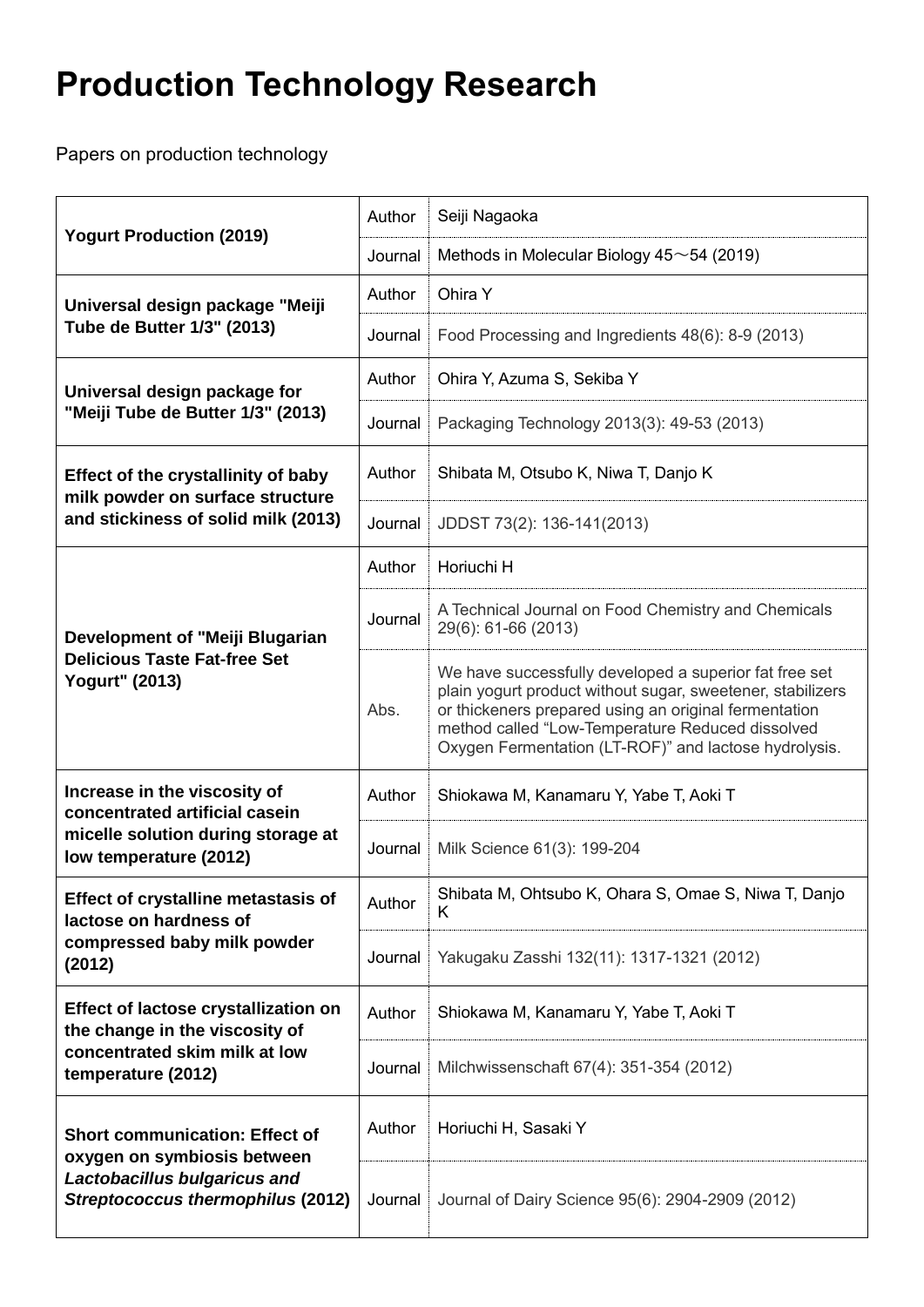| Tableting of powdered milk and<br>the resulting physical properties<br>(2011)                                                                                       | Author  | Shibata M, Ohtsubo K, Danjo K, Niwa T, Nakane S                                                                        |
|---------------------------------------------------------------------------------------------------------------------------------------------------------------------|---------|------------------------------------------------------------------------------------------------------------------------|
|                                                                                                                                                                     | Journal | Yakugaku Zasshi 131(10): 1503-1507 (2011)                                                                              |
| Scale-up factor for mean drop<br>diameter in batch rotor-stator<br>mixers with internal circulation<br>(2010)                                                       | Author  | Tetsu Kamiya, Takashi Sugawara, Hideshi Sasaki, Takao<br>Tomita, Meguru Kaminoyama, Kazuhiko Nishi, Ryuta<br>Misumi    |
|                                                                                                                                                                     | Journal | Journal of Chemical Engineering of Japan 43(9): 737-744<br>(2010)                                                      |
| <b>Evaluation method of</b><br>homogenization effect for different<br>stator configurations of internally<br>circulated batch rotor-stator<br>mixers (2010)         | Author  | Tetsu Kamiya, Hideshi Sasaki, Yoshio Toyama, Keigo<br>Hanyu, Meguru Kaminoyama, Kazuhiko Nishi, Ryuta<br><b>Misumi</b> |
|                                                                                                                                                                     | Journal | Journal of Chemical Engineering of Japan 43(4): 355-362<br>(2010)                                                      |
| Scale-up factor for mean drop<br>diameter in batch rotor-stator<br>mixers (2010)                                                                                    | Author  | Tetsu Kamiya, Meguru Kaminoyama, Kazuhiko Nishi,<br>Ryuta Misumi                                                       |
|                                                                                                                                                                     | Journal | Journal of Chemical Engineering of Japan 43(4): 326-332<br>(2010)                                                      |
| A novel cream with enhanced<br>aroma and taste made by 'Ajiwai-<br>Kodawari' process suppressed<br>unpleasant odor derived from<br>foodstuffs (2010)                | Author  | Komatsu Y, Ohmori T                                                                                                    |
|                                                                                                                                                                     | Journal | J. Japan Association on Odor Environment 41(6): 403-409<br>(2010)                                                      |
| Development of a reduced<br>dissolved oxygen fermentation<br>method with yogurt (2010)                                                                              | Author  | Horiuchi H                                                                                                             |
|                                                                                                                                                                     | Journal | Seibutu-kougaku Kaishi 88(11): 594-600 (2010)                                                                          |
| Improvement of container shape<br>and the outside wrapping form of<br>softpack for enteral nutrition<br>(2009)                                                      |         | Author Sano, M                                                                                                         |
|                                                                                                                                                                     | Journal | Packaging Technology: 2009 No. 3                                                                                       |
| A method for manufacturing<br>superior set yogurt under reduced<br>oxygen conditions (2009)                                                                         | Author  | Horiuchi H, Inoue N, Liu E, Fukui M, Sasaki Y, Sasaki T                                                                |
|                                                                                                                                                                     | Journal | Journal of Dairy Science 92(9): 4112-4121 (2009)                                                                       |
| <b>Isolation and characterization of</b><br>Lactobacillus delbrueckii ssp.<br><b>bulgaricus and Streptococcus</b><br>thermophilus from plants in<br>Bulgaria (2007) | Author  | Michaylova M, Minkova S, Kimura K, Sasaki T, Isawa K                                                                   |
|                                                                                                                                                                     | Journal | FEMS Microbiology Letters 269(1): 160-169 (2007)                                                                       |
| Development of the PET bottle<br>coffee milk beverage "Meiji Milk &<br>Coffee" (2006)                                                                               | Author  | Imazawa T                                                                                                              |
|                                                                                                                                                                     | Journal | Beverage Japan 291: 45-46 (2006)                                                                                       |